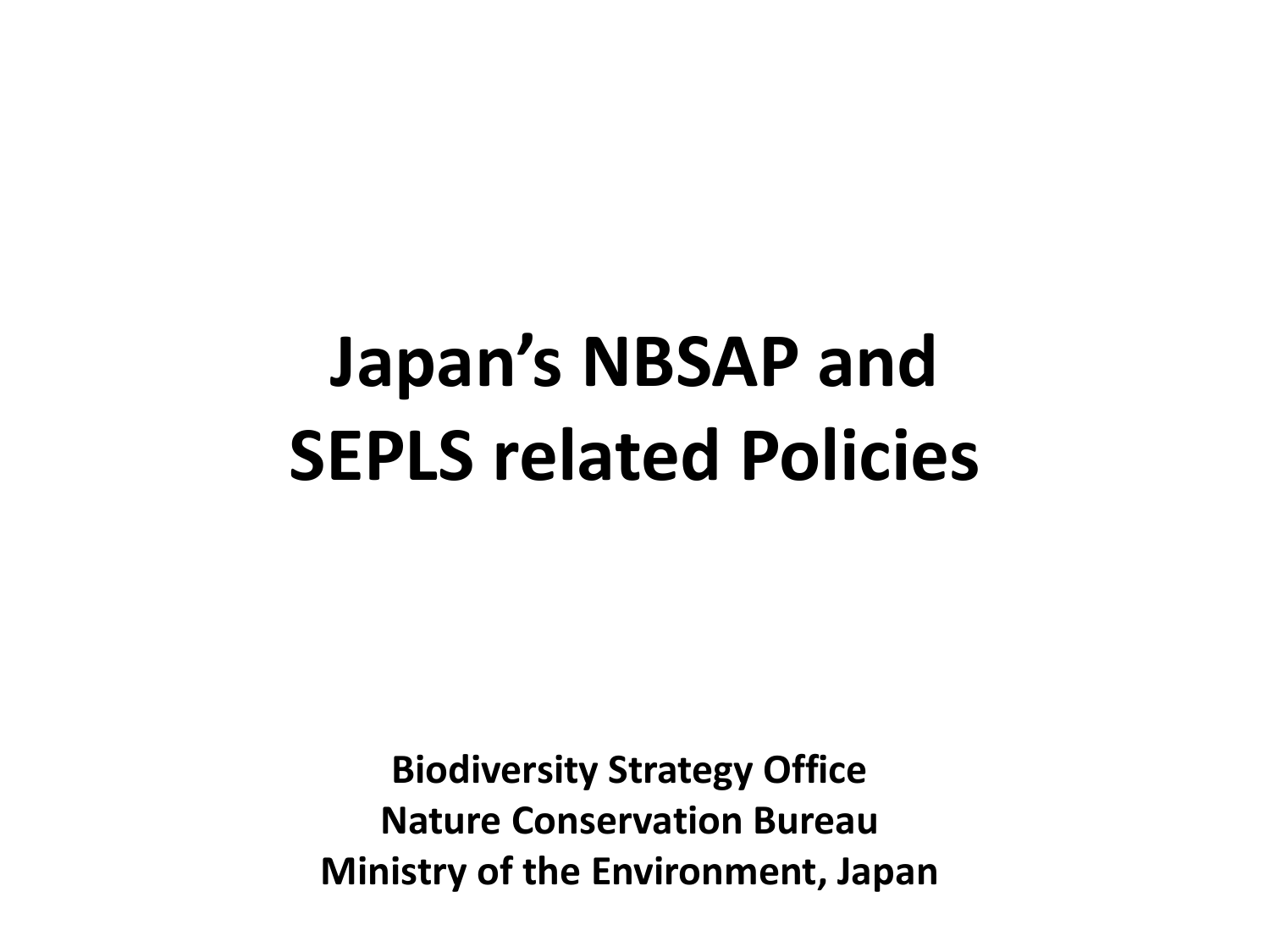# **1. Process of incorporation of the target policies/projects into the NBSAP**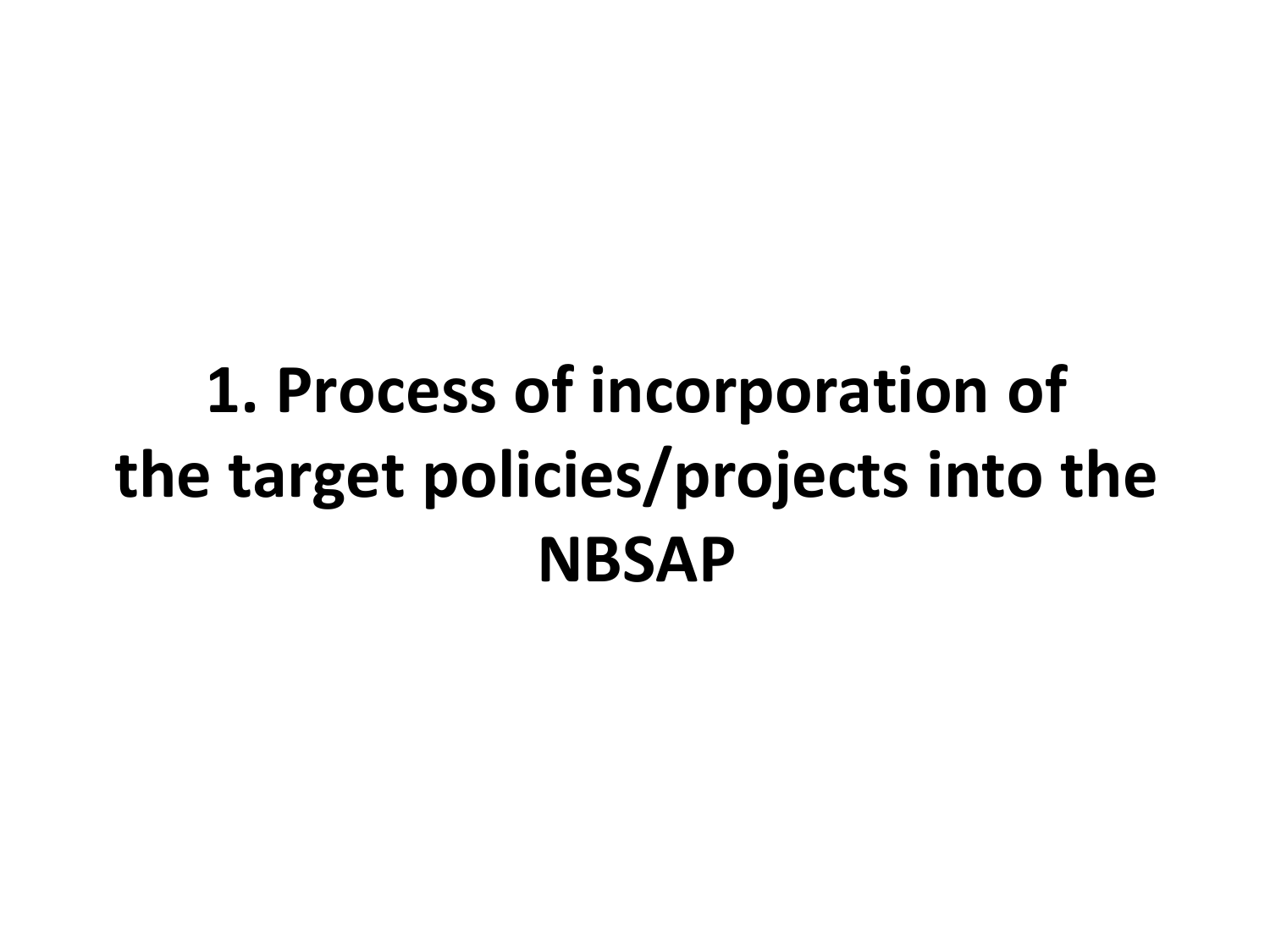## **SEPLS related Strategy in NBSAP**

# ■ Long-term goal (2050)

Improve the current situation of biodiversity in Japan by promoting maintenance/recovery and sustainable use of biodiversity and realize a "natureharmonious society" in which ecosystem services can be enjoyed now and in the future.

### ■ Short-term goal (2020)

Strive to achieve our country-specific targets focusing on the achievement of Aichi Targets, and take effective and urgent actions in order to halt the loss of biodiversity.

### 5 Basic Strategies

- **1. Mainstreaming Biodiversity in our daily life**
- **2. Reviewing and re-building sound relationship between human and nature in local communities**
- **3. Securing linkages among forests, countryside, rivers and the sea**
- **4. Taking action with global perspective**
- **5. Strengthening Scientific Basis for Policy Making**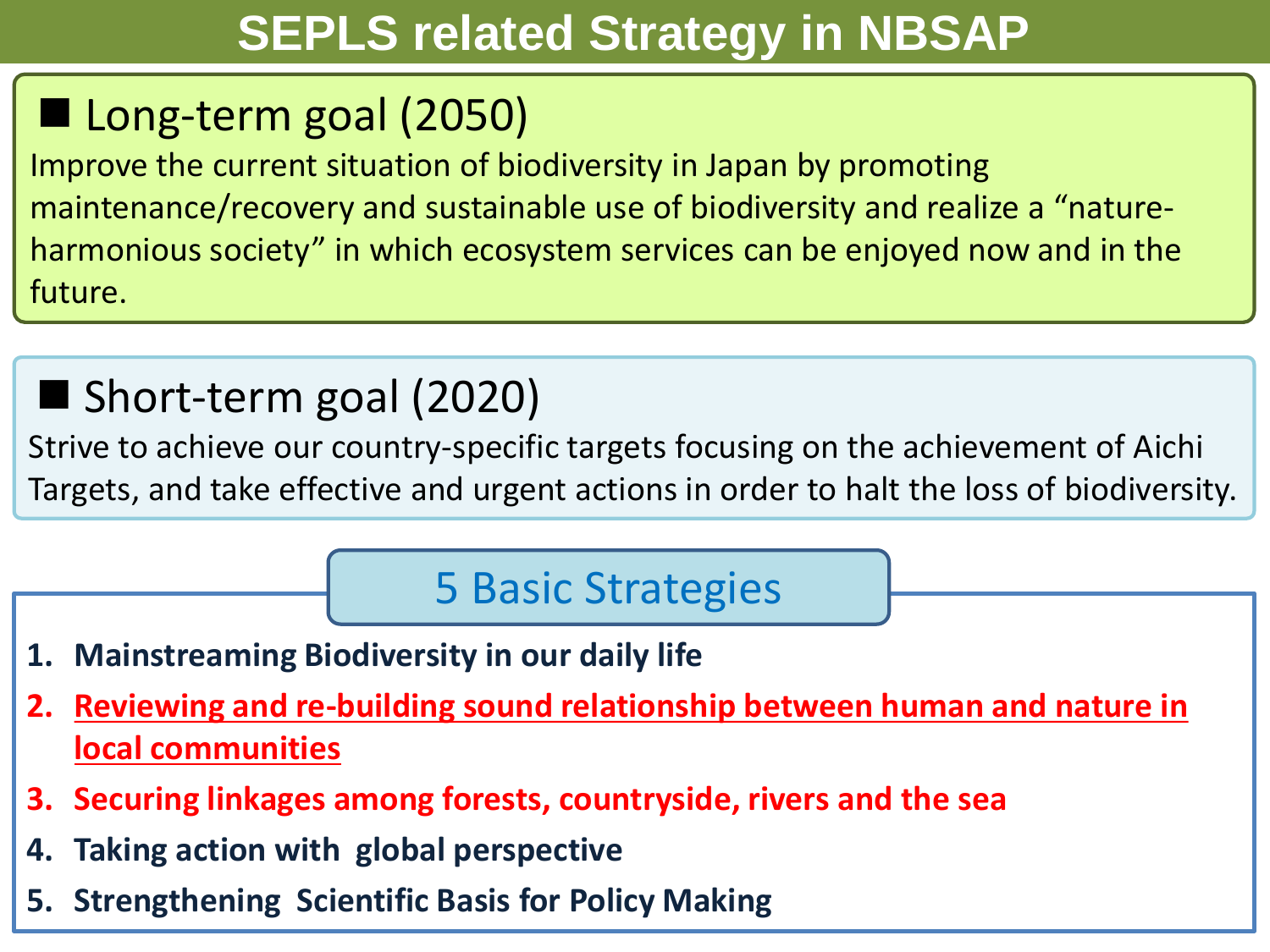### **SEPLS related Key Action Goals**

### National Target B-2

Engage in agriculture, forestry, and fisheries that ensure the conservation of biodiversity in a sustainable manner by 2020.

#### **Example of Key Action Goal**

B-2-1 Promote initiatives that seek a balance between production-related activities and the conservation of biodiversity such as sustaining agricultural production and managing production bases that can be operated sustainably (MAFF).

### National Target D-1

Strengthen the benefits received from biodiversity and ecosystem services in Japan and elsewhere by giving consideration to the needs of women and local communities through the conservation and restoration of ecosystems by 2020. Carry out initiatives for each species with an awareness of the importance of the sustainable use of natural resources found in Satochi-Satoyama areas in particular.

#### Example of Key Action Goal

D-1-4 Promote the Satoyama Initiative, which is an initiative that aims to improve biodiversity, ecosystem services, and human welfare, both domestic and overseas (MOE,MEXT,MAFF,MLIT).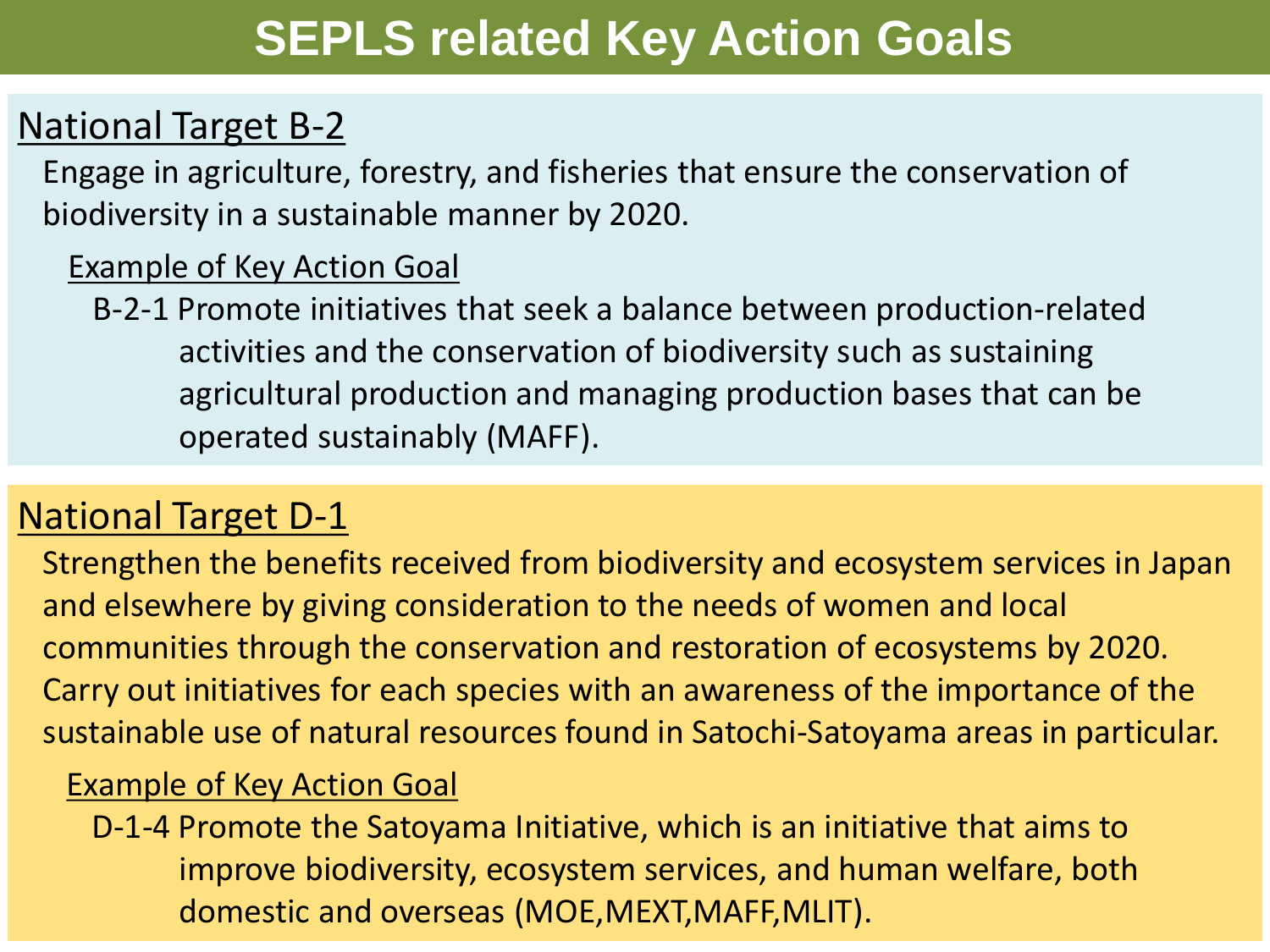### **Process of Developing NBSAP 2012-2020**



**Local meetings (8 cities)**

**Public Comment (Jul. 6** ~ **Aug. 5) Submitters : 170 approx. Total number of comments 1,300 approx.**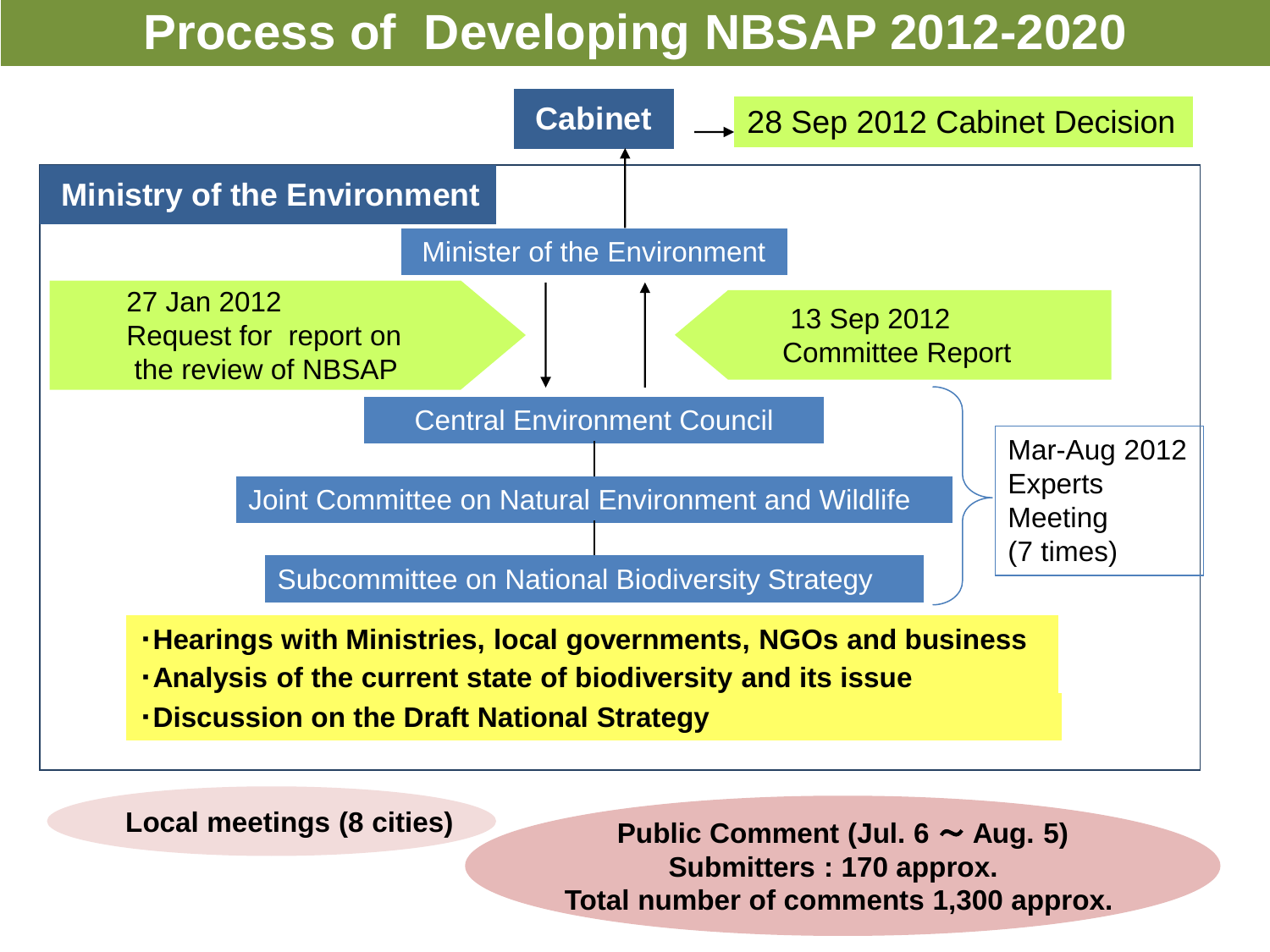### **Success factors and obstacles in incorporating SEPLS related policies into NBSAP**

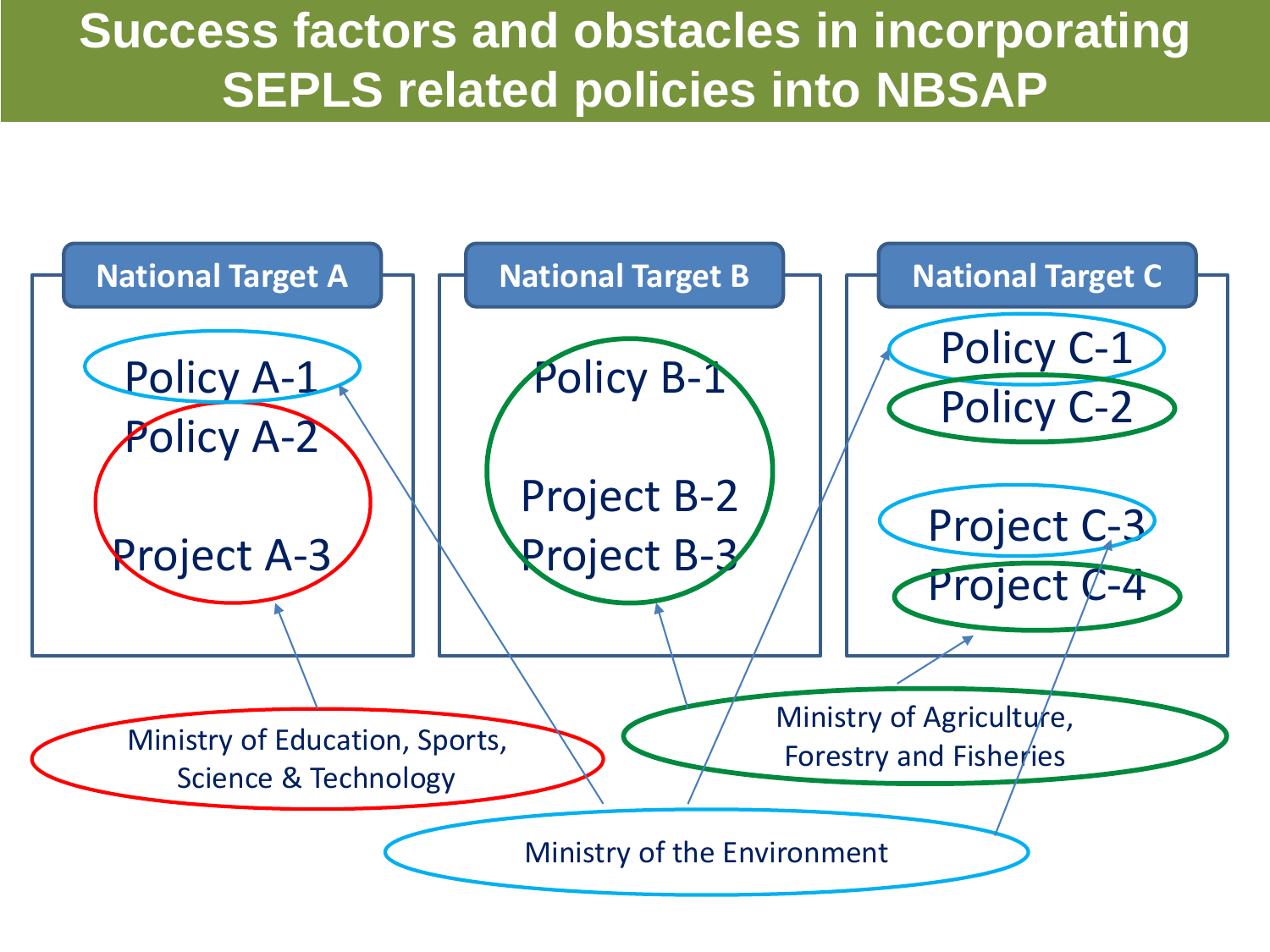# **2. Implementation status, challenges and future considerations**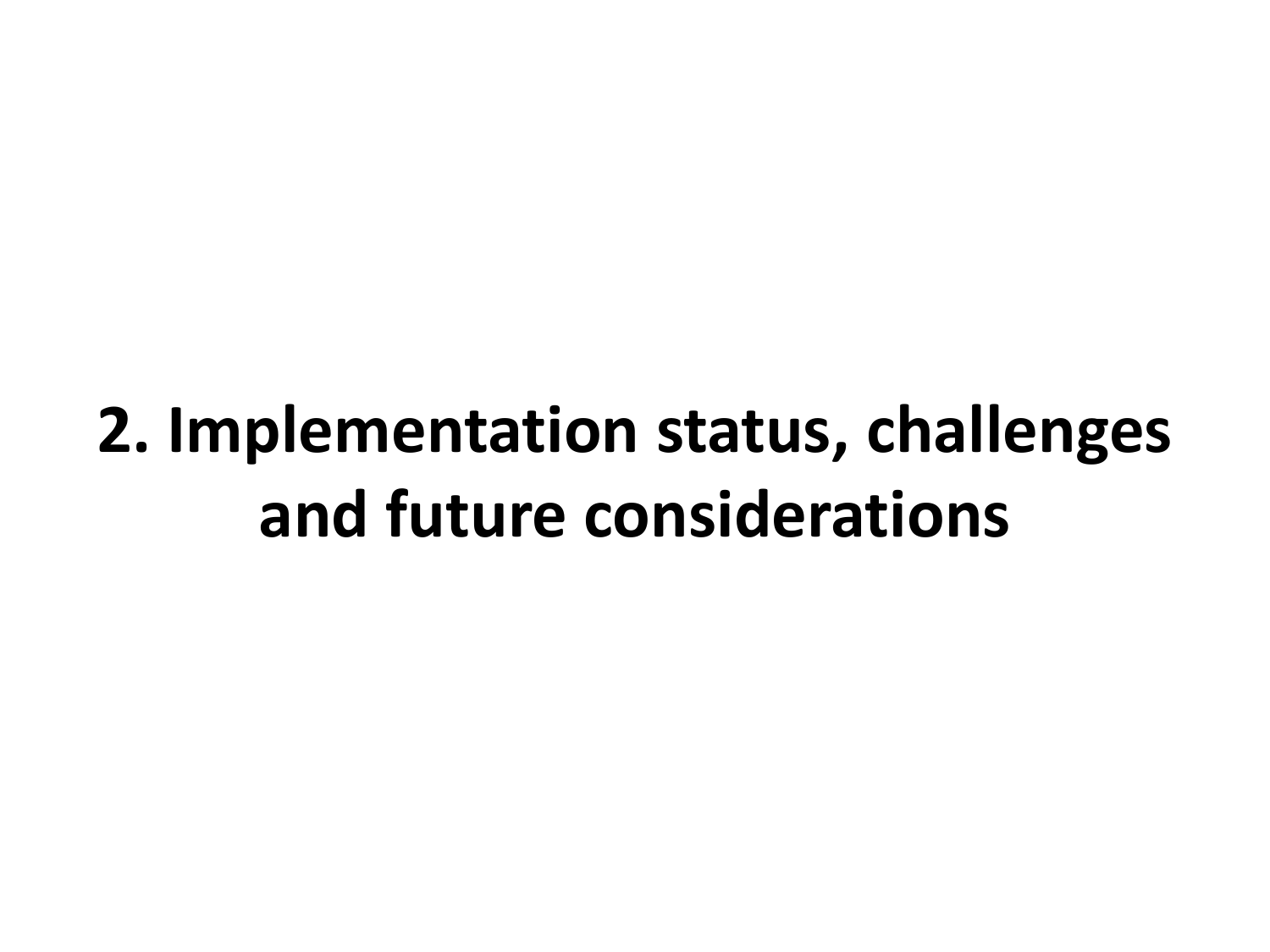### **Ecologically significant Satochi-Satoyama**

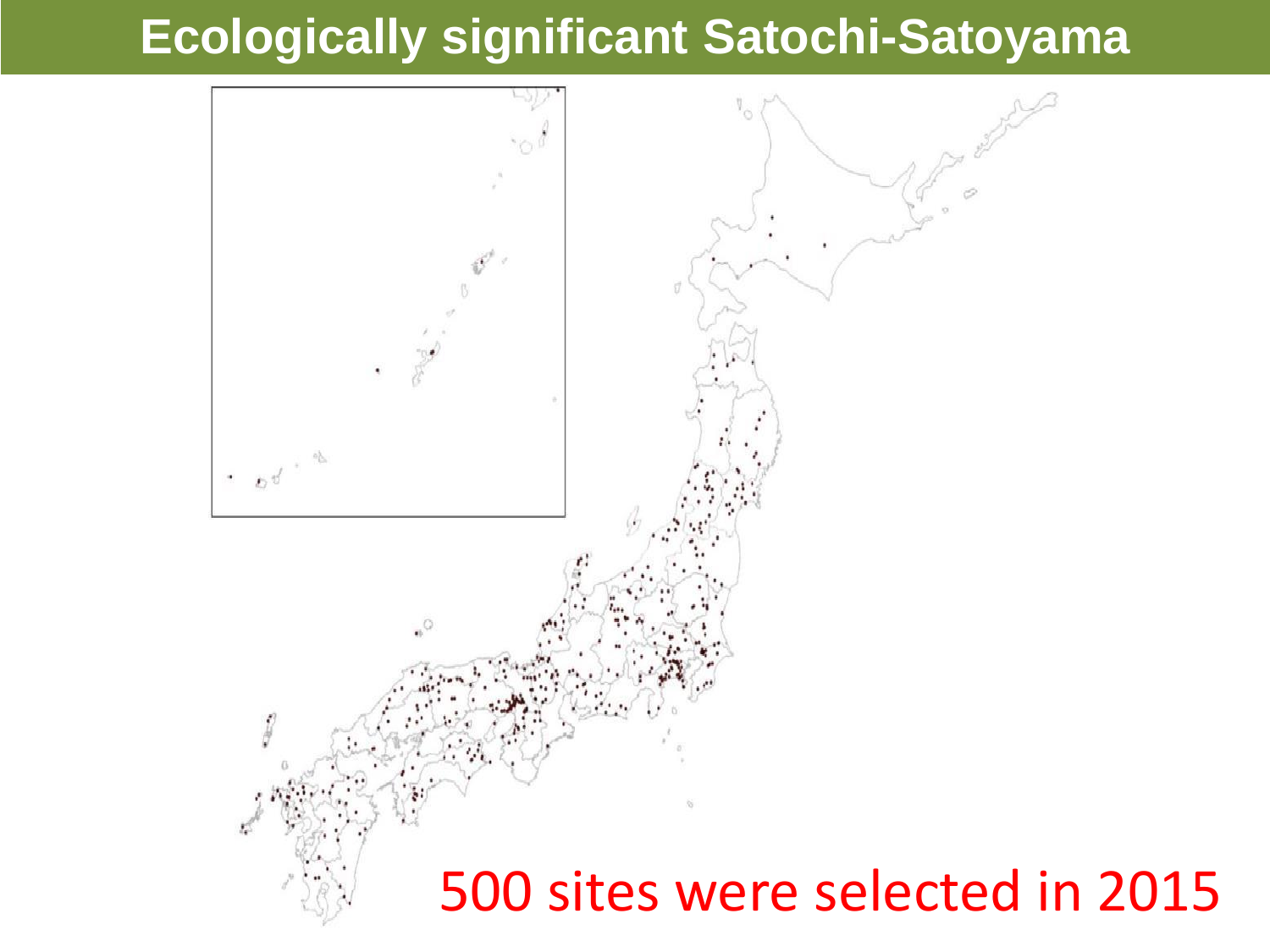## **Ecologically significant Satochi-Satoyama**

### ■Purpose

- To identify Satochi-Satoyama areas which are significant from the perspective of biodiversity conservation
- To conserve and to inherit Satochi-Satoyama through generations

### ■Selection Standards

- 1. Mosaic patterns made up of various ecosystems
- 2. Habitats for various wildlife
- 3. Contribution to ecosystem networks

### ■Selection Process

- Experts meetings (national/regional level)
- Ecological assessment data (national/regional level)

■ Current situation of implementation and challenges

- 500 sites selected in 2015
- Autonomic utilization for branding agricultural products and tourism by local authorities and citizens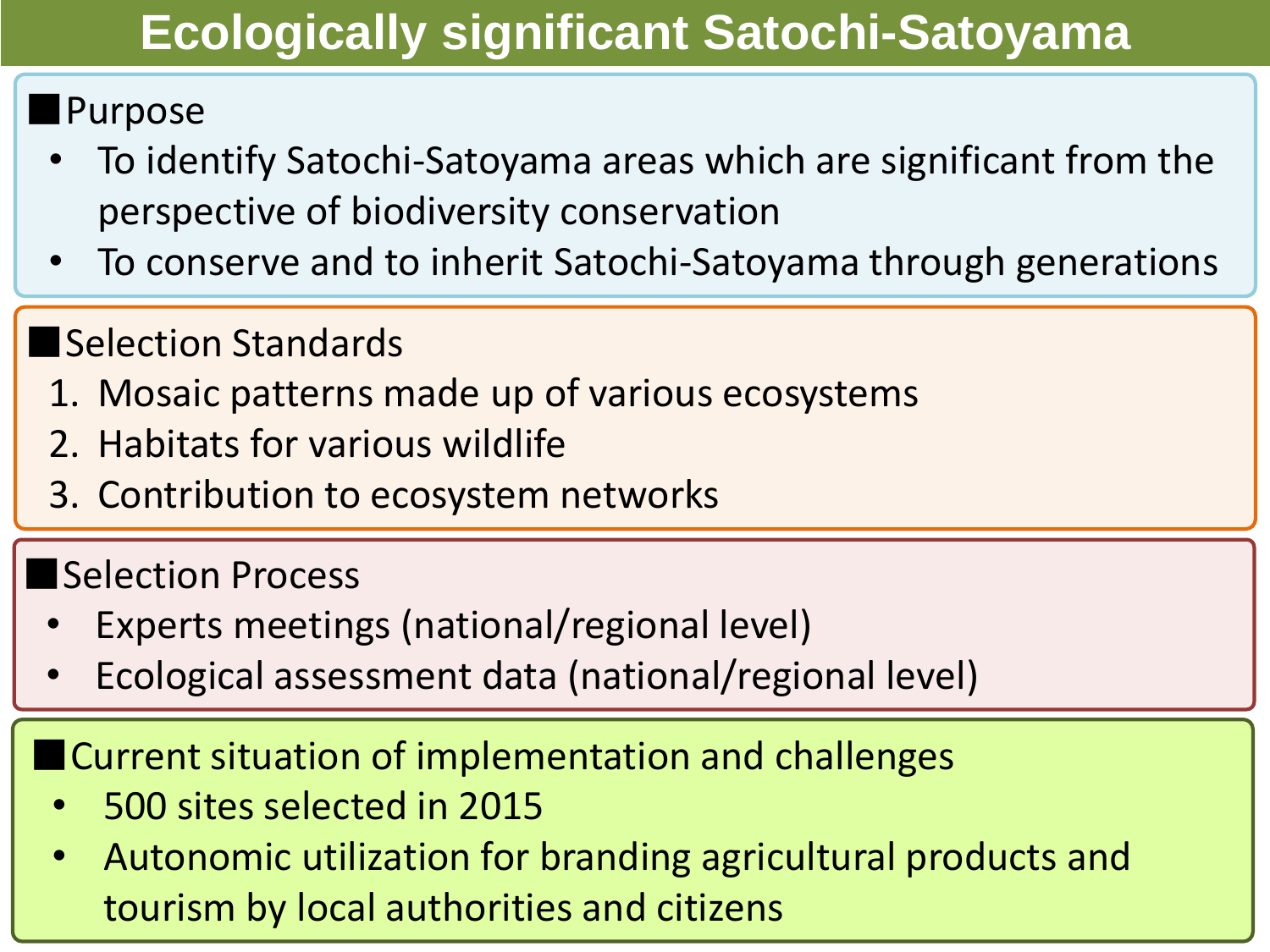### **Connecting and Supporting of "Forests, Villages, Rivers and the Sea" project**

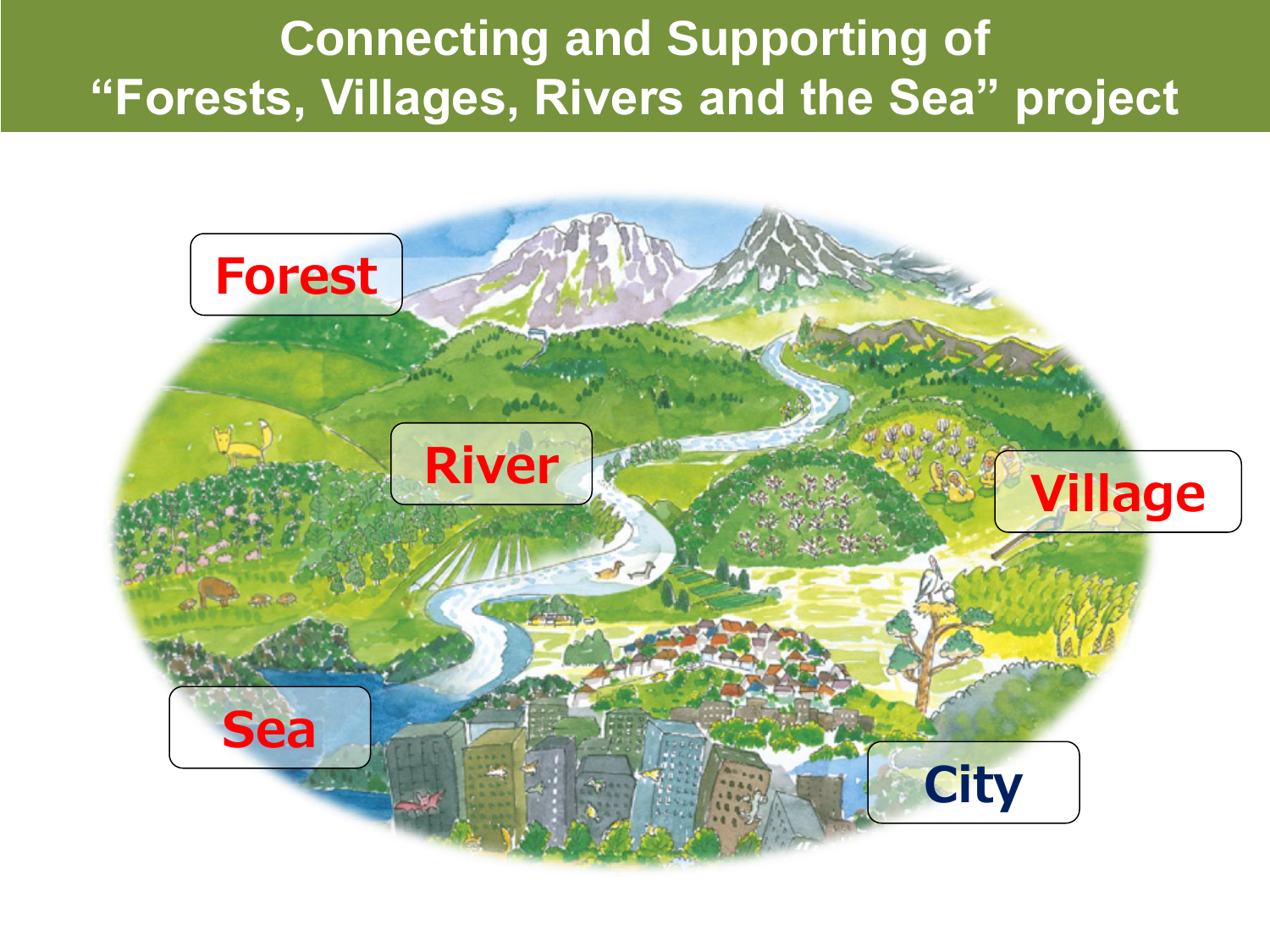# **Connecting and Supporting "Forests, Villages, Rivers and the Sea" project**

#### ■Goals

- To conserve the richness of interconnected forests, villages, rivers and seas and enhance their bounty (ecosystem services)
- To realize a society where everybody contributes to maintaining the bounty of forests, villages, rivers and the sea



### 10 pilot projects

Project types

- Forestry/Fishery/Agriculture products certification
- Human resources development
- Community business
- Circulation of resources within the community
- Restoration of tidal wetlands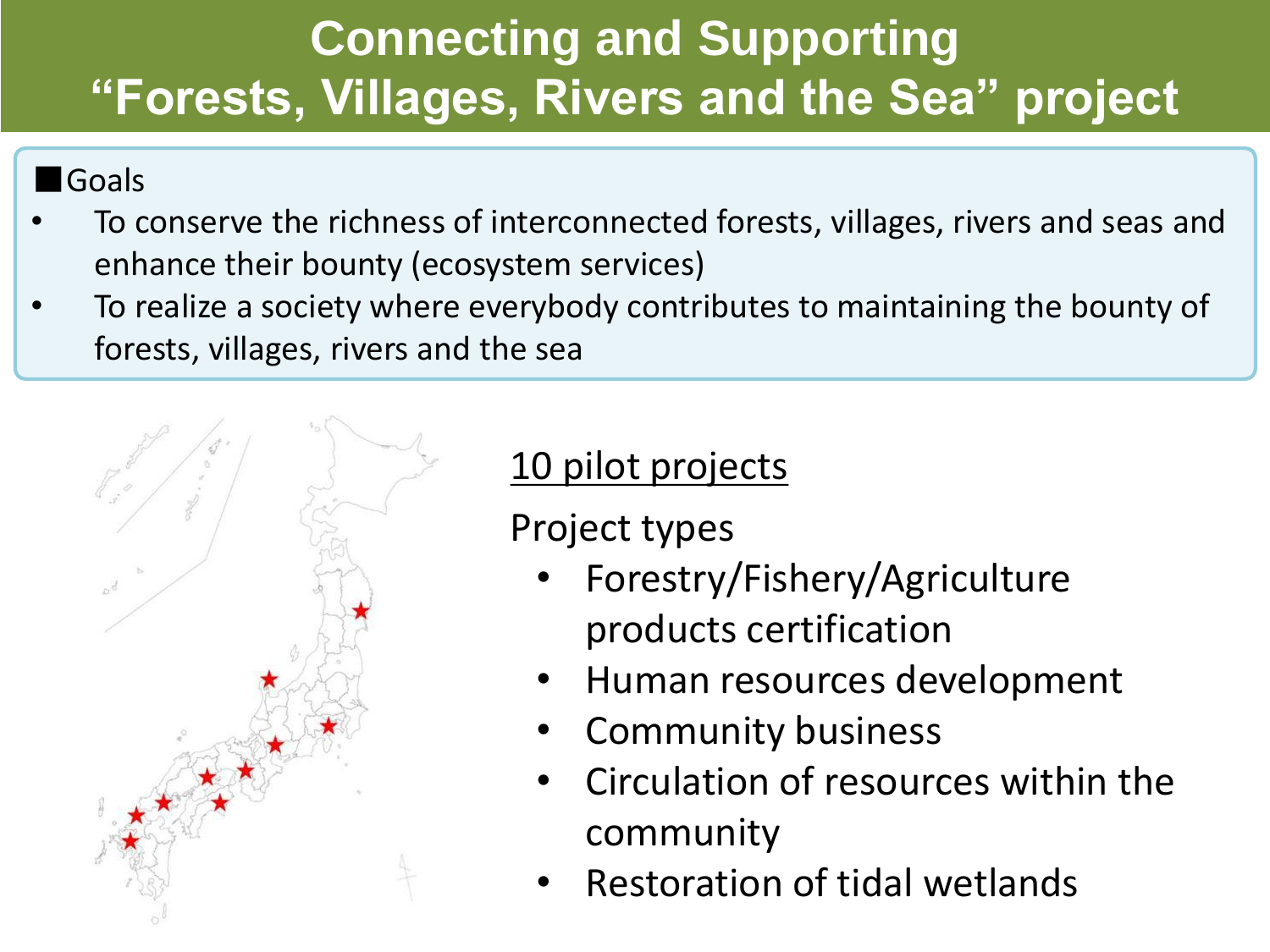# **Connecting and Supporting of "Forests, Villages, Rivers and the Sea" project**

## **Pilot project in Minami-Sanriku**

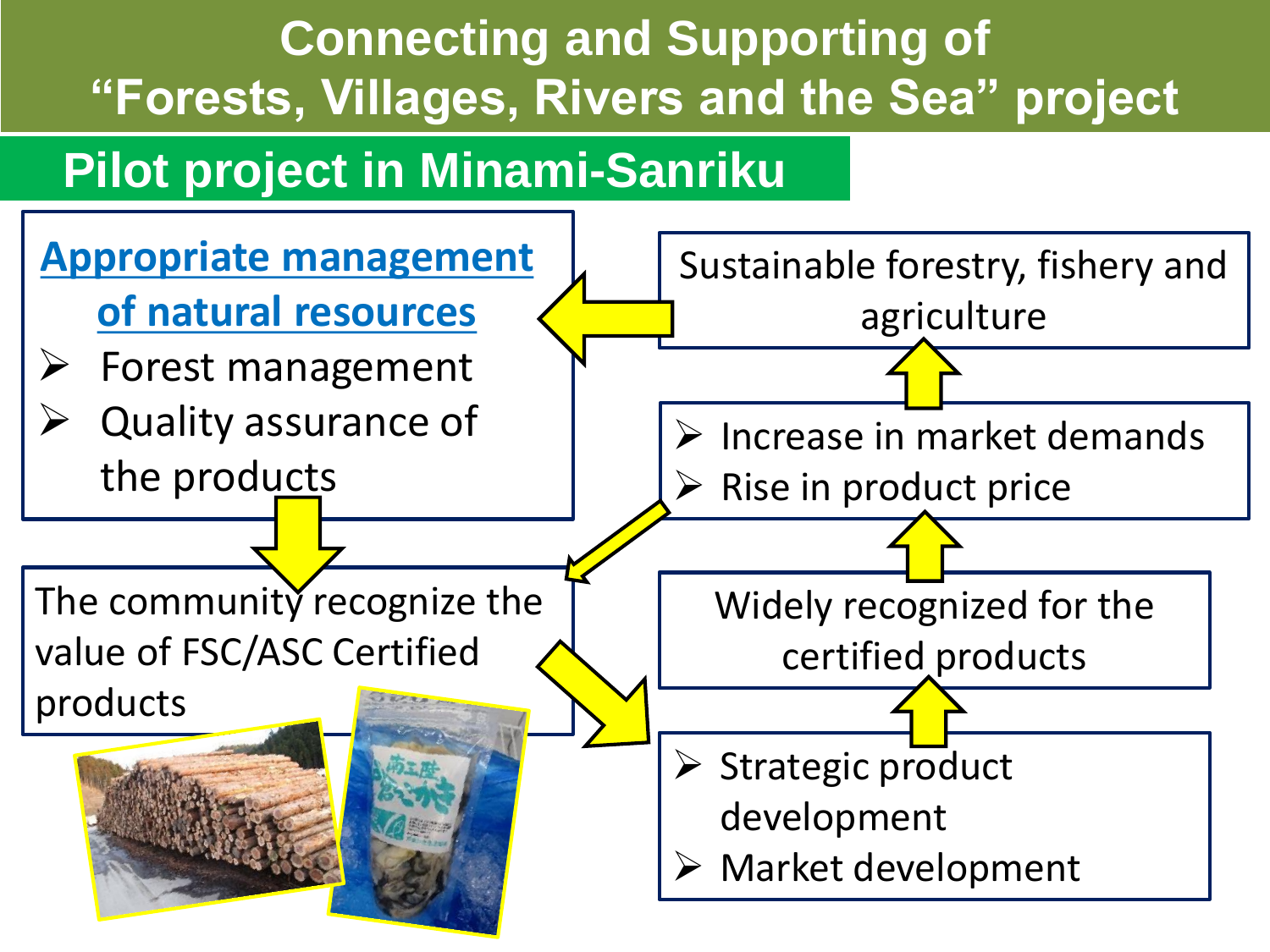# **3. Contributions to achievement of relevant national targets and Aichi Biodiversity Targets**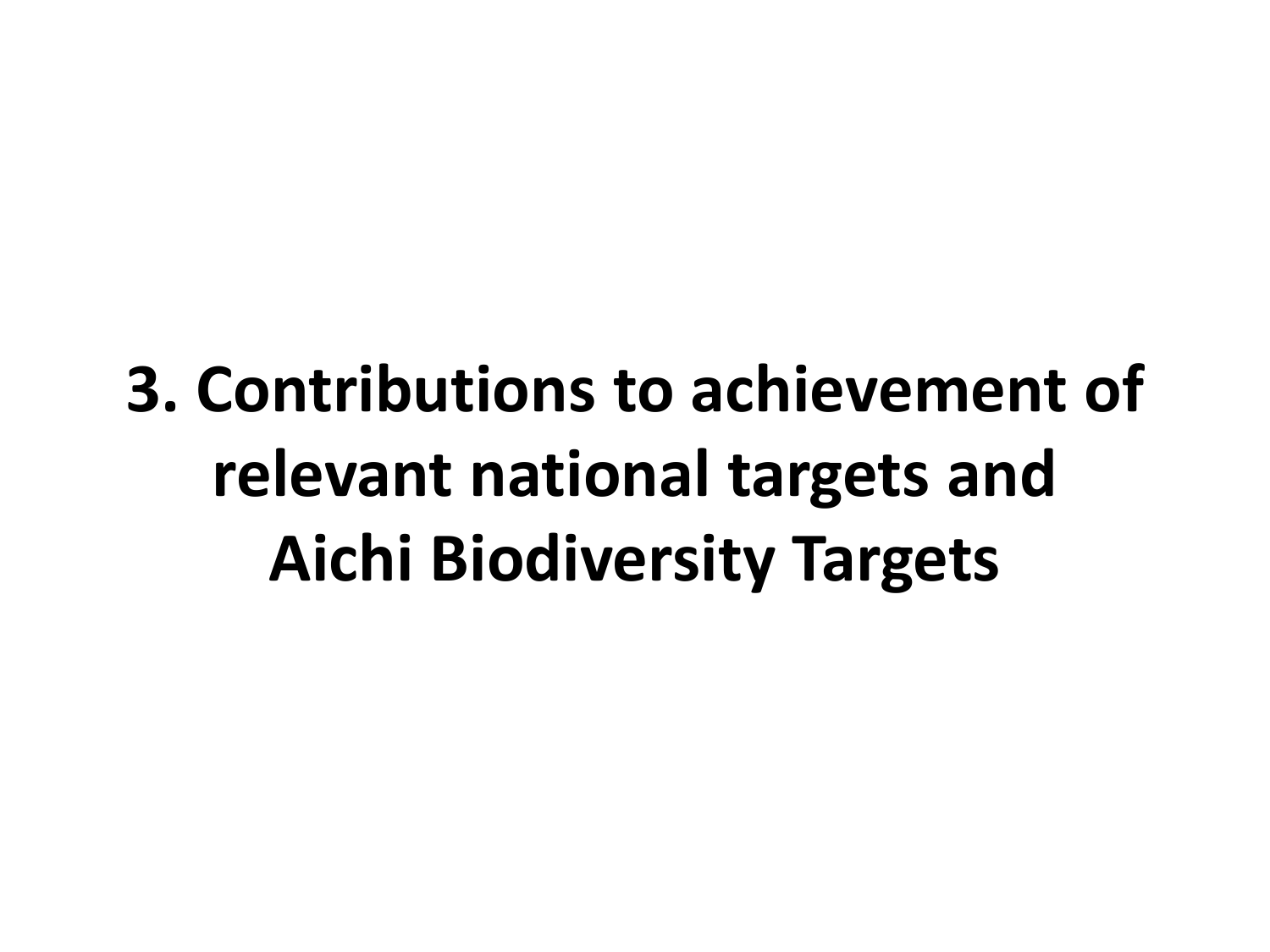# **Contributions to Aichi Targets**

### **Aichi Targets 7**

By 2020, areas under agriculture, aquaculture and forestry are managed sustainably, ensuring conservation of biodiversity.

### **National Targets B-2**

Engage in agriculture, forestry, and fisheries that ensure the conservation of biodiversity in a sustainable manner by 2020.

### **Related indicator groups**

- Total number of participants in regional community activities related to the conservation and management of regional resources, such as agricultural land and water
- Cumulative number of new certifications of eco-farmers
- Maintenance areas geared towards conserving ecological networks
- Area of agricultural lands that are prevented from being abandoned in areas including hilly and mountainous areas
- Surface area conserved by forest plans
- Surface area in which seagrass beds and tidal flats are being conserved and created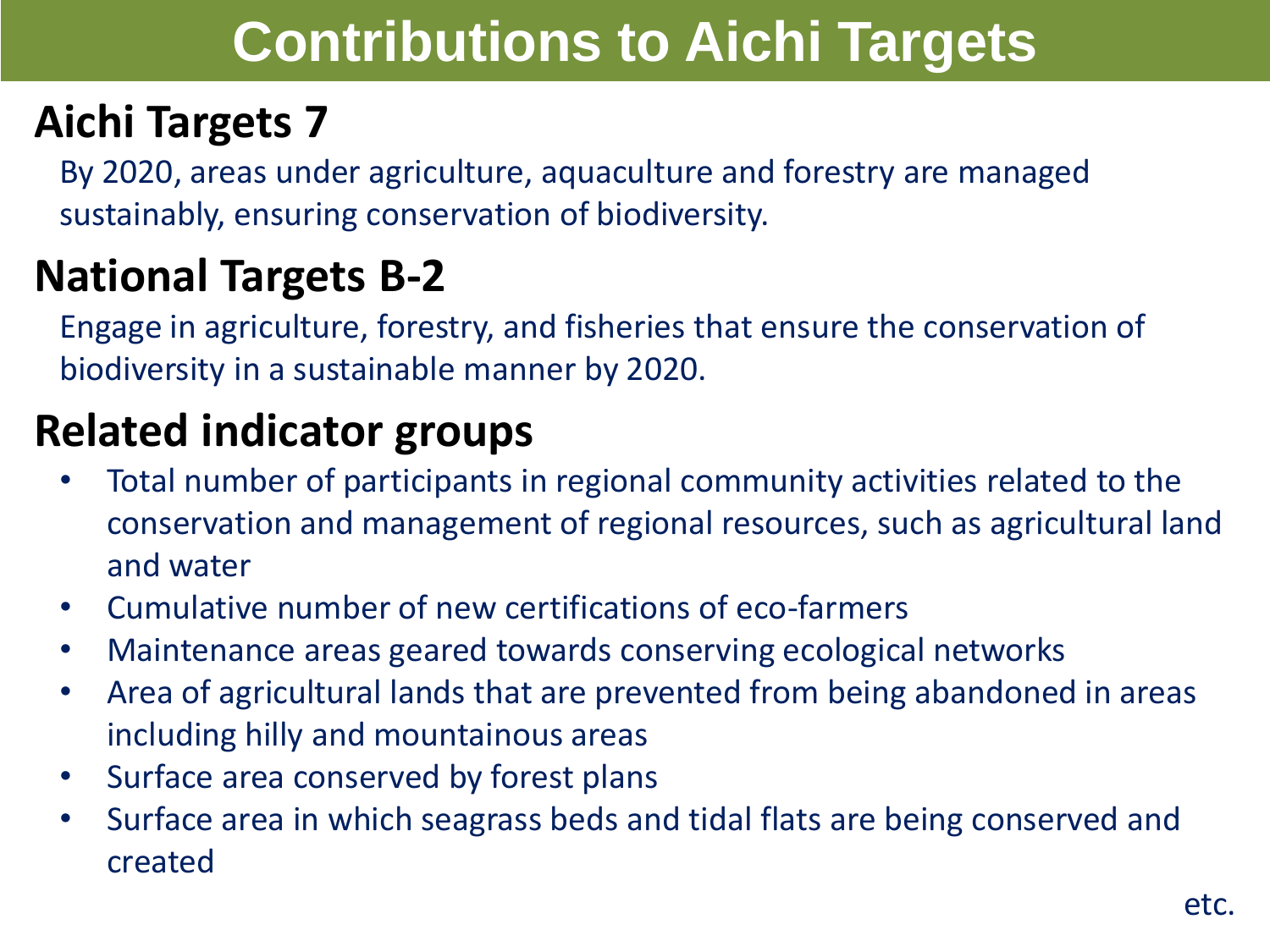# **Contributions to Aichi Targets**

### **Aichi Targets 14**

By 2020, ecosystems that provide essential services are restored and safeguarded, taking into account the needs of women, indigenous and local communities, and the poor and vulnerable.

### **National Targets D-1**

Strengthen the benefits received from biodiversity and ecosystem services in Japan and elsewhere by giving consideration to the needs of women and local communities through the conservation and restoration of ecosystems by 2020. Carry out initiatives for each species with an awareness of the importance of the sustainable use of natural resources found in Satochi-Satoyama areas in particular.

### **Related indicator groups**

- Surface area covered by forest plans
- Total number of participants in regional community activities related to the conservation and management of regional resources, such as agricultural land and water
- The number of cooperative activities for the International Partnership for the Satoyama Initiative
- The number of places with initiatives to develop Satoumi areas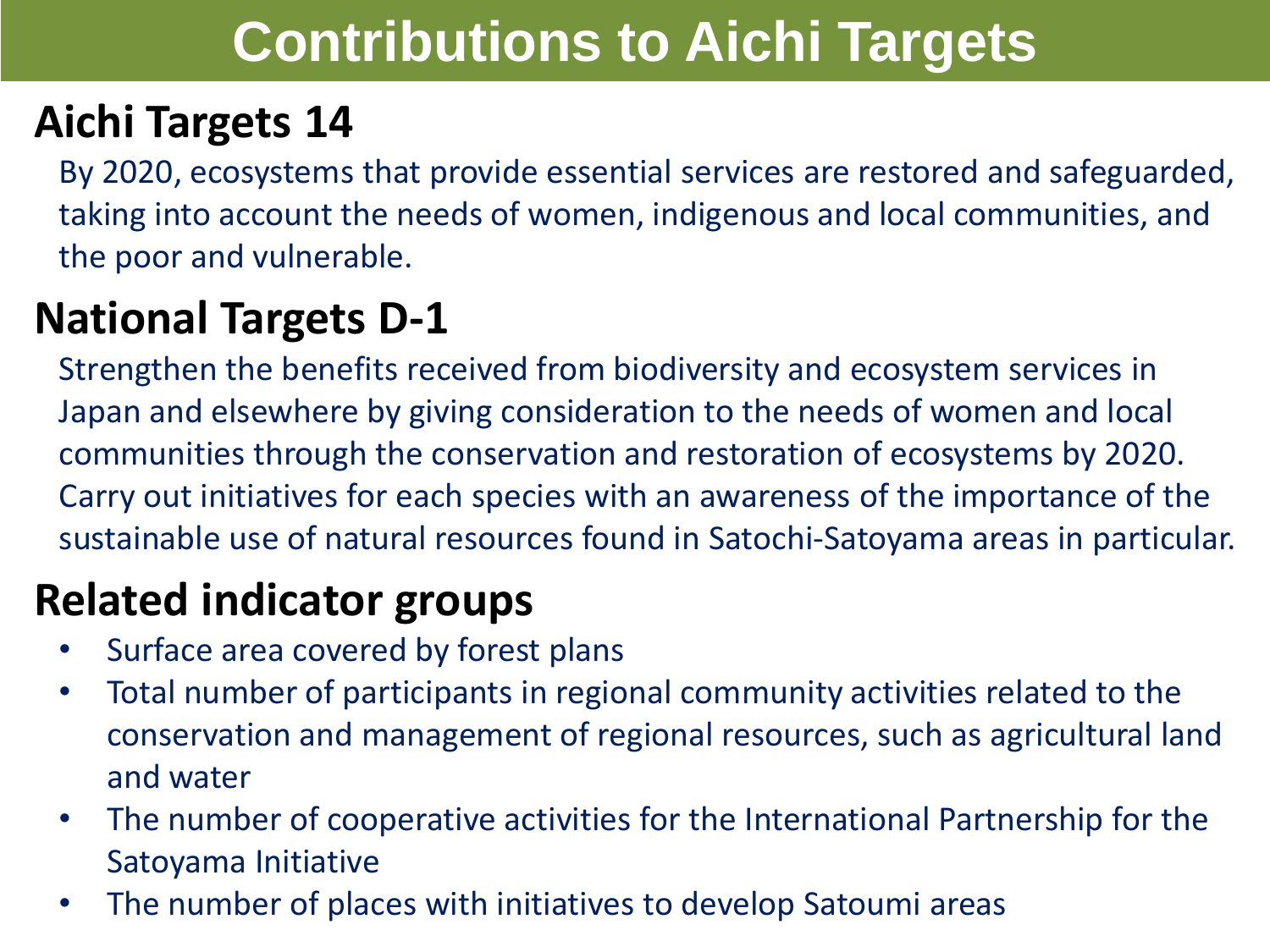# **4. Future steps and lessons learned**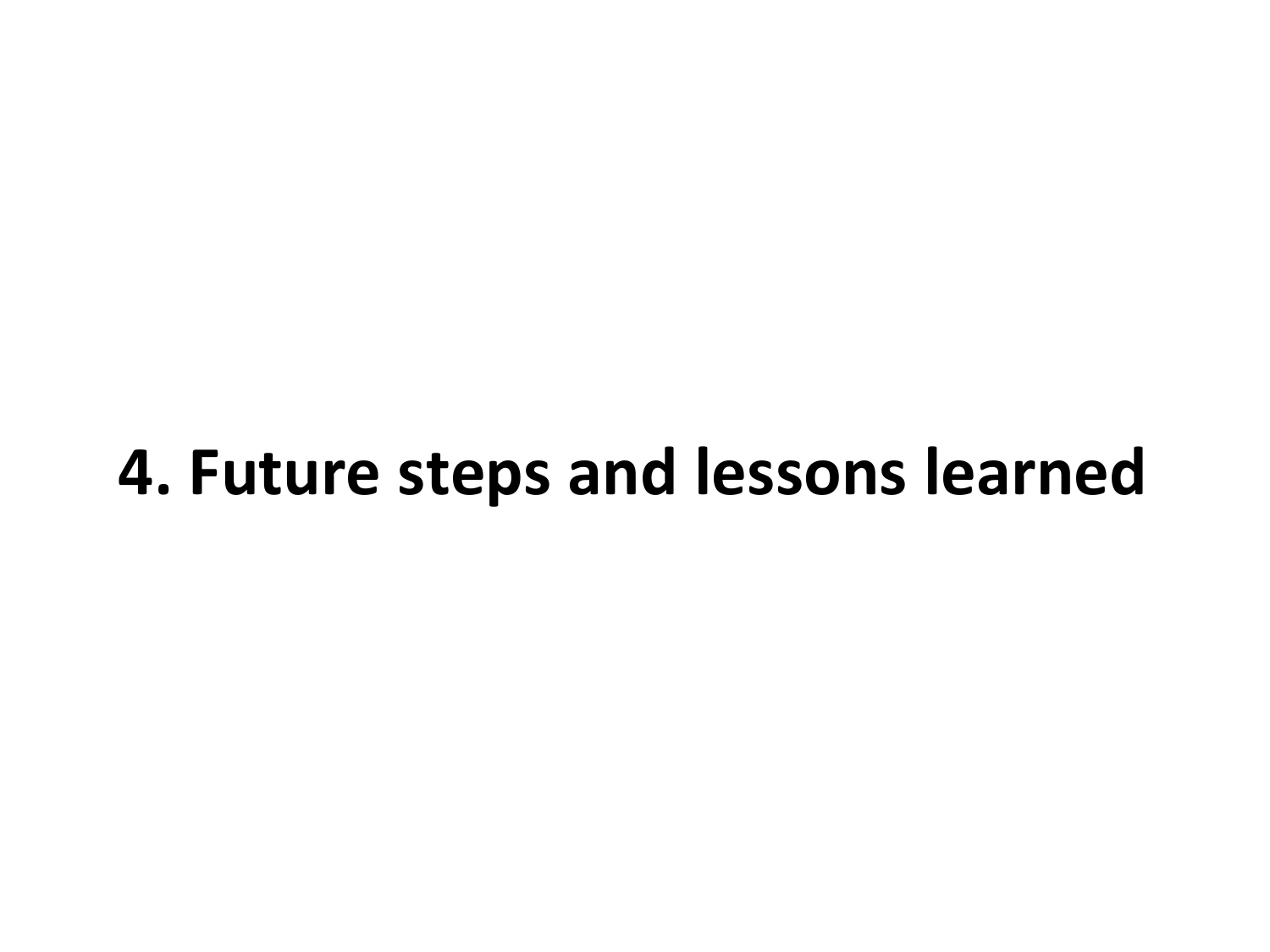### **Future Steps**